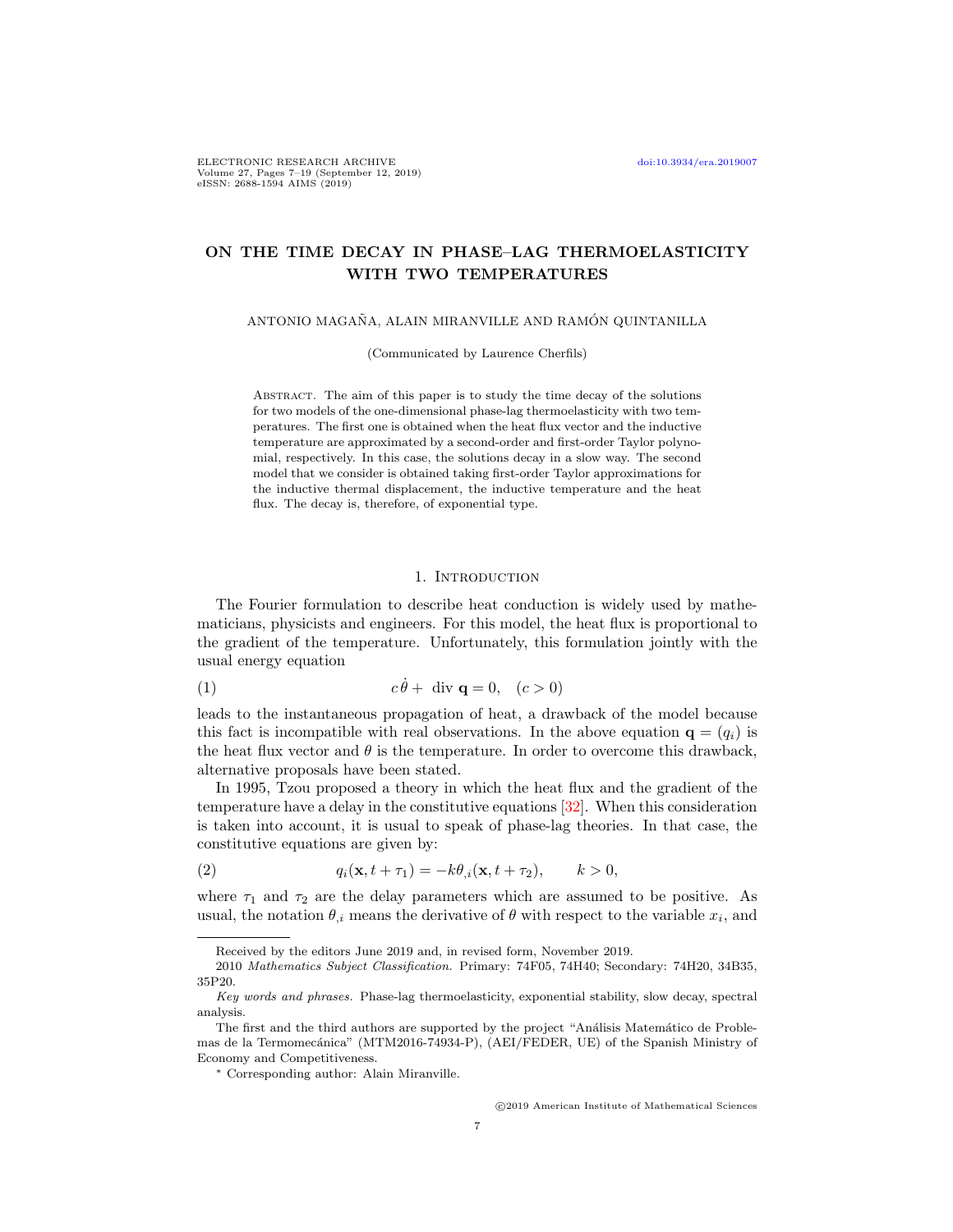repeated subscripts means summation. The derivative with respect to the time is denoted using a dot over the function.

This equation suggests that the temperature gradient established across a material volume at position **x** and time  $t + \tau_2$  results in a heat flux to flow at a different time  $t + \tau_1$ . These delays can be understood in terms of the microstructure of the material. This theory is usually known as dual-phase-lag.

In 2007, Choudhuri [\[7\]](#page-11-0) suggested an extension of Tzou's theory in which the heat flux is described using the following constitutive equations:

<span id="page-1-0"></span>(3) 
$$
q_i(\mathbf{x}, t + \tau_1) = -k_1 \alpha_{,i}(\mathbf{x}, t + \tau_3) - k_2 \theta_{,i}(\mathbf{x}, t + \tau_2),
$$

where  $\dot{\alpha} = \theta$ . The variable  $\alpha$  is called the *thermal displacement*, and was intro-duced by Green and Naghdi [\[10,](#page-11-1) [11\]](#page-11-2). The parameter  $\tau_3$  is another delay parameter. Choudhuri's version is commonly known as three-dual-phase-lag.

It is worth noting that both proposals, those of Tzou and Choudhuri, lead to ill-posed problems in the sense of Hadamard. To be more precise, it has been shown that combining equation  $(2)$  (or  $(3)$ ) with the energy equation  $(1)$  leads to the existence of a sequence of elements in the point spectrum such that its real part tends to infinity [\[8\]](#page-11-3).

These two aforementioned theories have several derivations when the heat flux and the gradients of the temperature and the thermal displacement are replaced by Taylor approximations. In fact, one can think that Choudhuri's proposal aims to recover Green and Naghdi theories when different Taylor approximations are considered. This new approach gives rise to different equations (depending on the selected Taylor approximation) to describe heat conduction that have been analyzed by many authors (see, for example, [\[1,](#page-11-4) [3,](#page-11-5) [12,](#page-11-6) [19,](#page-12-1) [23,](#page-12-2) [26,](#page-12-3) [27,](#page-12-4) [28,](#page-12-5) [29,](#page-12-6) [30,](#page-12-7) [31,](#page-12-8) [34\]](#page-12-9)).

In order to obtain a heat conduction theory with delays but without such an explosive behavior, Quintanilla [\[24,](#page-12-10) [25\]](#page-12-11) combined the delay parameters of Tzou and Choudhuri with the two-temperatures theory proposed by Chen and Gurtin [\[4,](#page-11-7) [5,](#page-11-8) [6,](#page-11-9) [33\]](#page-12-12). The basic constitutive equations read

(4) 
$$
q_i(\mathbf{x}, t + \tau_1) = -k_1 \beta_{i}( \mathbf{x}, t + \tau_3) - k_2 T_{i}( \mathbf{x}, t + \tau_2),
$$

where  $\alpha = \beta - m\Delta\beta$ ,  $\theta = T - m\Delta T$  and m is a positive constant.

This theory has also been extended to the thermoelasticity context [\[24,](#page-12-10) [25\]](#page-12-11). To do so, one must assume the equation of motion

$$
(5) \t t_{ji,j} = \rho \ddot{u}_i,
$$

the energy equation

$$
\dot{\eta} = -q_{i,i}
$$

and the constitutive equations

(7) 
$$
t_{ji} = 2\mu e_{ij} + \lambda e_{rr}\delta_{ij} + a\theta\delta_{ij}
$$

$$
\eta = -a e_{ii} + c\theta
$$

where  $t_{ji}$  represents the stress tensor,  $\eta$  is the entropy,  $(u_i)$  is the displacement vector,  $e_{ij}$  is the strain tensor,  $\lambda$  and  $\mu$  are the Lamé constants and a is related with the thermal expansion constant and  $\rho$  and c are the mass density and the thermal capacity, respectively.

It is worth noting that these new thermomechanical theories have attracted a lot of attention recently [\[2,](#page-11-10) [9,](#page-11-11) [14,](#page-12-13) [20,](#page-12-14) [21,](#page-12-15) [34\]](#page-12-9).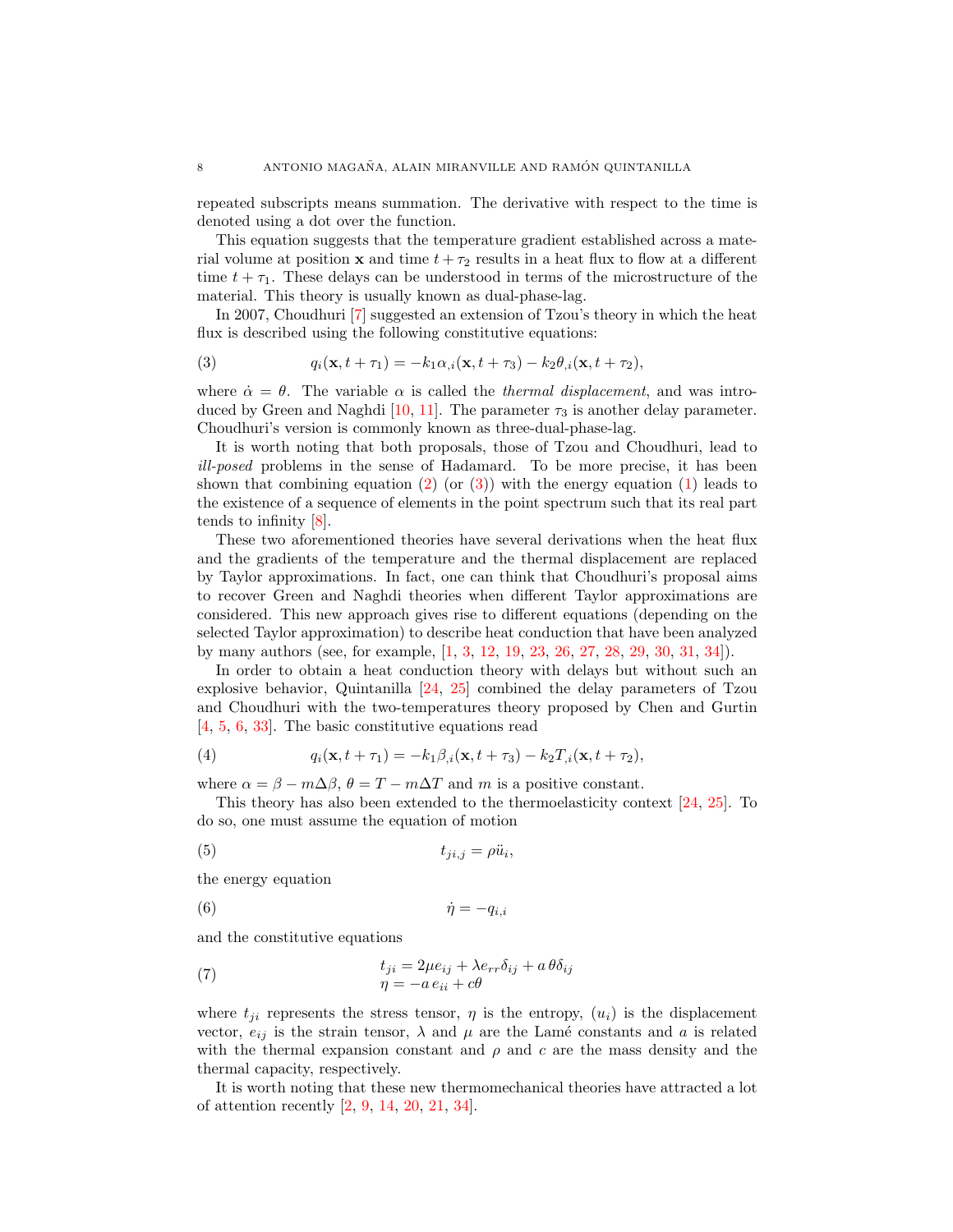In this work we restrict our attention to the homogeneous one-dimensional case. Therefore, the system of equations that we want to study is given by

(8) 
$$
t_x = \rho \ddot{u}
$$

$$
\dot{\eta} = -q_x
$$

with the following constitutive equations:

(9) 
$$
q(t + \tau_1) = -k_1 \beta_x (t + \tau_3) - k_2 T_x (t + \tau_2)
$$

$$
t = \mu u_x + a\theta
$$

$$
\eta = -au_x + c\theta
$$

In this paper we assume that the delay parameters  $\tau_1$ ,  $\tau_2$  and  $\tau_3$  are nonnegative and, in each section, we will impose several conditions on them to guarantee the stability or instability of the solutions. A similar assumption is made on  $k_1$  and  $k_2$ .

In a recent paper [\[15\]](#page-12-16), it was proved that the Lord-Shulman thermoelasticity combined with the two-temperatures theory leads to the slow decay of the solutions, that is: the decay cannot be controlled in a uniform way by means of a negative exponential. Nevertheless, the Green-Lindsay thermoelastic theory with two-temperatures leads to the exponential decay. The aim of this paper is to continue this line of research. To be more precise, in this work we consider two thirdorder in time heat conduction models with two temperatures. The first one comes from the dual-phase-lag theory (see approach [\[24\]](#page-12-10)), and the other one from the three-dual-phase-lag theory (see [\[25\]](#page-12-11)). We prove the slow decay of solutions for the first model and the exponential decay for the second.

The plan of the paper is the following. In the next section we consider the dualphase-lag thermoelasticity taking a second-order Taylor approximation for the heat flux and a first-order approximation for the inductive temperature. We first prove the well-posedness of the problem using the semigroup arguments in a convenient Hilbert space. Then we show the slow decay of the solutions by proving that elements of the point spectrum can be found as close as desired to the imaginary axis. In Section 3 we study the three-dual-phase-lag thermoelasticity introducing first-order Taylor approximations for the heat flux, for the inductive thermal displacement and for the inductive temperature. By using semigroup arguments, we prove again the existence and uniqueness of solutions. Next we show the exponential decay of the solutions by means of the semigroup of linear operators theory.

#### 2. First case: Dual-phase-lag

In this first case we assume that  $k_1 = 0$  and  $k_2 > 0$  in the basic constitutive equations. Notice that taking  $k_1 = 0$  is equivalent to consider the dual-phase-lag case. We take a second-order Taylor approximation for the heat flux  $q_i$  and a first-order Taylor approximation for the inductive temperature T.

(10) 
$$
q(x, t + \tau_1) \approx q(x) + \tau_1 \dot{q}(x) + \frac{\tau_1^2}{2} \ddot{q}(x),
$$

$$
T(x, t + \tau_2) \approx T(x) + \tau_2 \dot{T}(x).
$$

<span id="page-2-0"></span> $\lambda$ 

Replacing the above expressions into the constitutive equations, we obtain the following system of equations for our model:

(11) 
$$
\begin{cases} \n\rho \ddot{u} = \mu u_{xx} + a \theta_x \\ \nc \left( \dot{\theta} + \tau_1 \ddot{\theta} + \frac{\tau_1^2}{2} \dddot{\theta} \right) = k_2 T_{xx} + k_2 \tau_2 \dot{T}_{xx} + a \left( \dot{u}_x + \tau_1 \ddot{u}_x + \frac{\tau_1^2}{2} \dddot{u}_x \right) \\ \n\theta = T - m T_{xx}. \n\end{cases}
$$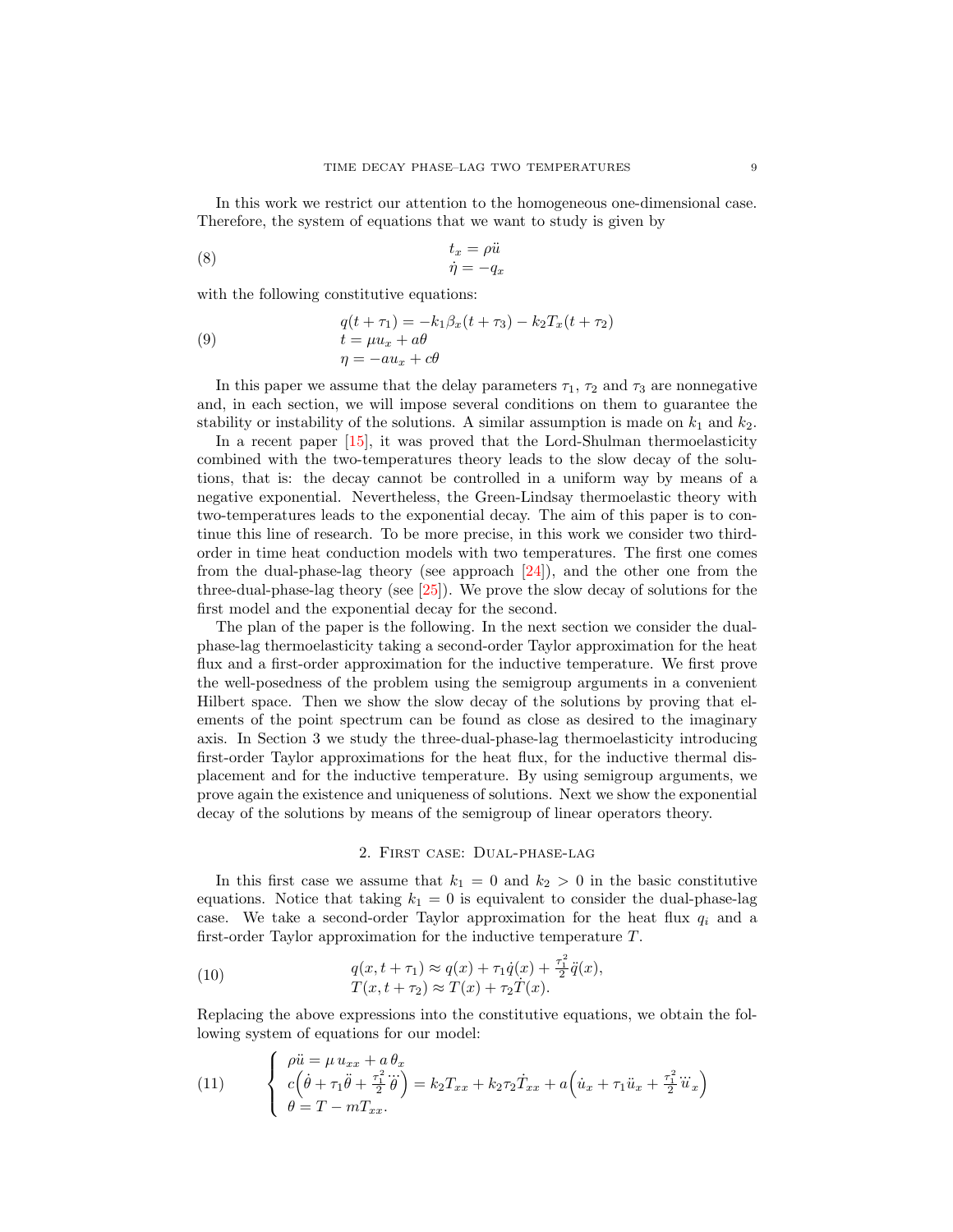Here u is the displacement,  $\theta$  is the temperature and T is the inductive temperature. As usual,  $\rho$  represents the mass density,  $\mu$  is the elasticity, c is the thermal capacity,  $k_2$  plays a similar role to the thermal conductivity,  $a$  is the coupling coefficient between the displacement and the temperature,  $\tau_1$  and  $\tau_2$  are two delay parameters and m is a positive constant related with the two temperatures theory. We also assume that  $2\tau_2 > \tau_1$ . This assumption comes from a previous work and it is related with the exponential stability of the heat equation (see [\[17\]](#page-12-17)). To be precise, the exponential stability of solutions was proved assuming this condition. It would be interesting to know if this property is conserved when the elasticity is also considered.

We study the system in  $[0, \pi] \times [0, \infty)$ .

To have a well-posed problem we need to impose initial and boundary conditions. We assume null Dirichlet boundary conditions, that is,

<span id="page-3-0"></span>(12) 
$$
u(0,t) = u(\pi, t) = T(0,t) = T(\pi, t) = 0 \text{ for } t \in [0, \infty).
$$

As far as the initial conditions are concerned, we assume that

<span id="page-3-1"></span>(13) 
$$
u(x,0) = u_0(x), \dot{u}(x,0) = v_0(x), \n\theta(x,0) = \theta_0(x), \dot{\theta}(x,0) = \phi_0(x), \ddot{\theta}(x,0) = \psi_0(x) \text{ for } x \in (0,\pi).
$$

We study the problem determined by system  $(11)$ , the boundary conditions  $(12)$ and the initial conditions [\(13\)](#page-3-1).

We will transform the given problem into an abstract problem involving a convenient Hilbert space.

First, we note that  $Id - m\partial_{xx} : T \to T - m\partial_{xx}T = \theta$  is an isomorphism on  $W^{2,2} \cap W_0^{1,2}$  and takes values in  $L^2$ , where  $W^{2,2}$ ,  $W_0^{1,2}$  and  $L^2$  are the usual Hilbert spaces. We shall denote by  $\Phi(\theta) = T$  the inverse operator.

From the definition of  $\theta$  and in view of the boundary conditions we see that

(14) 
$$
\|\theta\|^2 = \|T\|^2 + 2m\|T_x\|^2 + m^2\|T_{xx}\|^2.
$$

<span id="page-3-2"></span>Therefore, the  $L^2$  norm of  $\theta$  is equivalent to the  $W^{2,2}$  norm of T.

2.1. On the well-posedness. Let us denote  $v = \dot{u}, \phi = \dot{\theta}$  and  $\psi = \dot{\phi}$ . We introduce also the following notation:

$$
\hat{f} = f + \tau_1 \dot{f} + \frac{\tau_1^2}{2} \ddot{f}.
$$

Therefore, system [\(11\)](#page-2-0) may be written as

(15) 
$$
\begin{cases} \n\dot{\hat{u}} = \hat{v} \\
\dot{\hat{v}} = \frac{1}{\rho} \left( \mu \hat{u}_{xx} + a(\theta_x + \tau_1 \phi_x + \frac{\tau_1^2}{2} \psi_x) \right) \\
\dot{\theta} = \phi \\
\dot{\phi} = \psi \\
\dot{\psi} = \frac{2}{c\tau_1^2} (k_2 \Phi(\theta)_{xx} + k_2 \tau_2 \Phi(\phi)_{xx}) + \frac{2a}{c\tau_1^2} \hat{v}_x - \frac{a}{\tau_1^2} \phi - \frac{2}{\tau_1} \psi\n\end{cases}
$$

If the above system is solved, then we will find u from  $\hat{u}$  solving a second-order ordinary differential equation.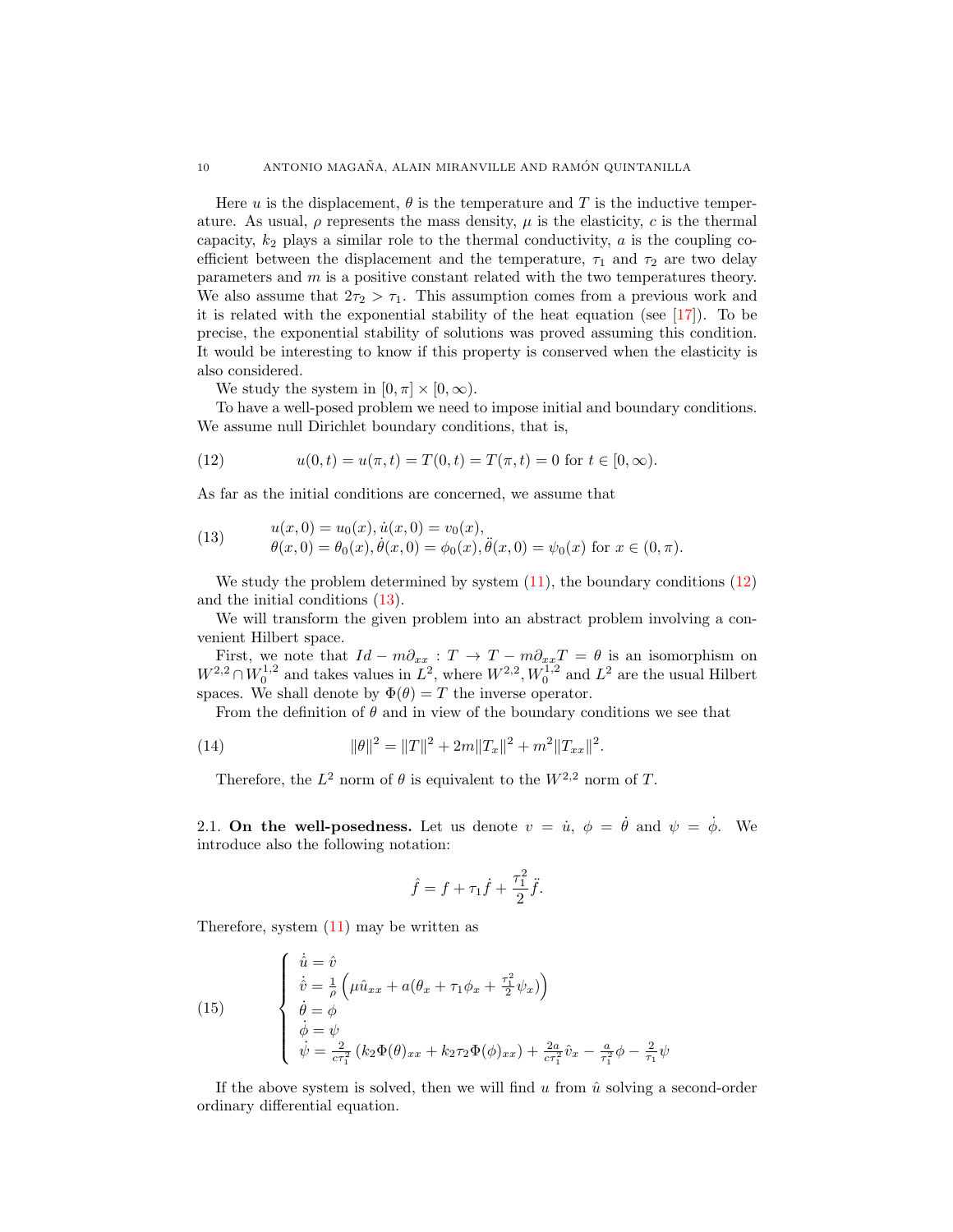To ease the notation, we remove the hat from variables  $u$  and  $v$  and rewrite the system as follows:

(16) 
$$
\begin{cases} \n\dot{u} = v \\
\dot{v} = \frac{1}{\rho} \left( \mu u_{xx} + a(\theta_x + \tau_1 \phi_x + \frac{\tau_1^2}{2} \psi_x) \right) \\
\dot{\theta} = \phi \\
\dot{\phi} = \psi \\
\dot{\psi} = \frac{2}{c\tau_1^2} (k_2 \Phi(\theta)_{xx} + k_2 \tau_2 \Phi(\phi)_{xx}) + \frac{2a}{c\tau_1^2} v_x - \frac{a}{\tau_1^2} \phi - \frac{2}{\tau_1} \psi\n\end{cases}
$$

To prove the existence and uniqueness of solutions we consider the Hilbert space

$$
\mathcal{H} = \{ U = (u, v, \theta, \phi, \psi) : u \in W_0^{1,2}, v, \theta, \phi, \psi \in L^2 \}
$$

with the inner product defined by

(17)  
\n
$$
\langle U, U^* \rangle = \frac{1}{2} \int_0^{\pi} \left( \rho v \overline{v^*} + \mu u_x \overline{u_x^*} + c(\theta + \tau_1 \phi + \frac{\tau_1^2}{2} \psi) (\overline{\theta^* + \tau_1 \phi^* + \frac{\tau_1^2}{2} \psi^*}) + k_2 (\tau_1 + \tau_2) \left( \Phi(\theta)_x \overline{\Phi(\theta^*)_x} + m \Phi(\theta)_{xx} \overline{\Phi(\theta^*)_{xx}} \right) + \frac{k_2 \tau_1^2 \tau_2}{2} \left( \Phi(\phi)_x \overline{\Phi(\phi^*)_x} + m \Phi(\phi)_{xx} \overline{\Phi(\phi^*)_{xx}} \right) + \frac{k_2 \tau_1^2}{2} \left( \Phi(\theta)_x \overline{\Phi(\phi^*)_x} + \Phi(\phi)_x \overline{\Phi(\theta^*)_x} + m \Phi(\theta)_{xx} \overline{\Phi(\phi^*)_{xx}} + m \Phi(\phi)_{xx} \overline{\Phi(\theta^*)_{xx}} \right) dx.
$$

Here, and from now on, the bar means the conjugate complex. Notice that the norm induced by this inner product is equivalent to the usual one in  $H$ .

To propose a synthetic expression to the above problem, we define the matrix operator:

(18) 
$$
\mathcal{A} = \begin{pmatrix} 0 & I & 0 & 0 & 0 \\ \frac{\mu}{\rho} D^2 & 0 & \frac{a}{\rho} I & \frac{a\tau_1}{\rho} D & \frac{a\tau_1^2}{2\rho} D \\ 0 & 0 & 0 & I & 0 \\ 0 & 0 & 0 & 0 & I \\ 0 & \frac{2a}{c\tau_1^2} D & \frac{2k_2}{c\tau_1^2} D^2 \Phi & \frac{2k_2\tau_2}{c\tau_1^2} D^2 \Phi - \frac{2}{\tau_1^2} I & -\frac{2}{\tau_1} I \end{pmatrix}.
$$

Here  $I$  is the identity operator and  $D$  denotes the derivative with respect to  $x$ . Therefore, our problem can be written as

(19) 
$$
\frac{dU}{dt} = \mathcal{A}U, \ \ U(0) = (u_0, v_0, \theta_0, \phi_0, \psi_0).
$$

Notice that the domain of A is the set  $\mathcal{D} = \{U \in \mathcal{H} \text{ such that } \mathcal{A}U \in \mathcal{H}\}\$ , which is a dense subspace of  $H$ .

**Lemma 2.1.** The operator  $A$  is dissipative. That is:

$$
\Re\langle \mathcal{A}U, U\rangle \leq 0
$$

for every  $U \in D$ .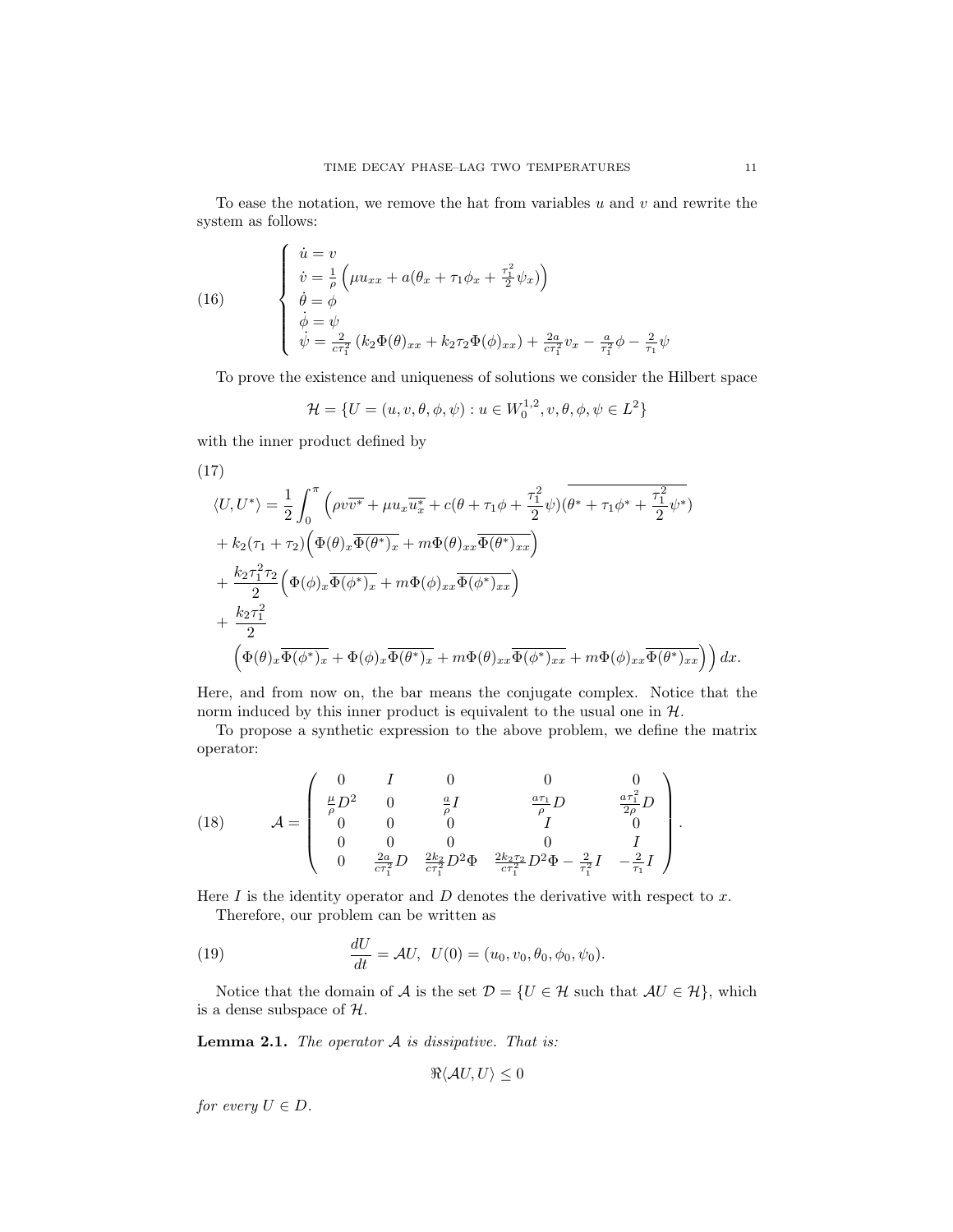Proof. If we take into account the evolution equations and the boundary conditions we see that

$$
\Re\langle \mathcal{A}U, U \rangle = -k_2 \int_0^\pi \left( |\Phi(\theta)_x|^2 + m |\Phi(\theta)_{xx}|^2 \right) dx
$$

$$
- \frac{k_2 \tau_1}{2} (2\tau_2 - \tau_1) \int_0^\pi \left( |\Phi(\phi)_x|^2 + m |\Phi(\phi)_{xx}|^2 \right) dx.
$$

As we assume that  $2\tau_2 > \tau_1$ , the lemma is proved.

**Lemma 2.2.** 0 belongs to the resolvent of  $A$ .

*Proof.* We have to prove that for any  $F = (f_1, f_2, f_3, f_4, f_5) \in \mathcal{H}$  the equation  $AU = F$  has a solution. If we write this equation term by term we get:

(20)  
\n
$$
\mu u_{xx} + a(\theta_x + \tau_1 \phi_x + \frac{\tau_1^2}{2} \psi_x) = \rho f_2
$$
\n
$$
\begin{cases}\n\phi = f_3 \\
\psi = f_4 \\
k_2 \Phi(\theta)_{xx} + k_2 \tau_2 \Phi(\phi)_{xx} + av_x - c\phi - c\tau_1 \psi = \frac{c\tau_1^2}{2} f_5\n\end{cases}
$$

We obtain  $v, \phi$  and  $\psi$  straight away. Therefore, we have to solve the system given by

(21) 
$$
\mu u_{xx} + a\theta_x = \rho f_2 - a\tau_1 f_{3,x} - a\frac{\tau_1^2}{2} f_{4,x}
$$

$$
k_2 \Phi(\theta)_{xx} = \frac{c\tau_1^2}{2} f_5 - a f_{1,x} + c f_3 + c\tau_1 f_4 - k_2 \tau_2 \Phi(f_3)_{xx}
$$

If we assume homogeneous boundary conditions on  $\Phi(\theta)$ , we can solve the second equation of the above system. Once we have  $\theta$ , substituting it in the first equation we obtain  $u$ .

It is also clear that the inequality  $||U|| \leq K||F||$  holds for a positive constant K independent of U.

As a consequence of the above lemmas and the Lumer–Phillips corollary to the Hille–Yosida Theorem (see [\[18\]](#page-12-18), page 136) we obtain the well–posedness.

**Theorem 2.3.** The operator  $\mathcal A$  generates a contractive semigroup in  $\mathcal H$ , and for each  $U(0) \in \mathcal{D}$  there exists a unique solution  $U(t) \in C^1([0,\infty),\mathcal{H}) \cap C^0([0,\infty),\mathcal{D})$ to the problem determined by the system  $(11)$  with boundary conditions  $(12)$  and initial conditions [\(13\)](#page-3-1).

Remark 1. The continuous dependence of solutions on initial data and supply terms (in case they were assumed) can also be obtained.

These facts prove that the problem is well-posed in the sense of Hadamard.

Remark 2. We could have also considered the problem determined by system [\(11\)](#page-2-0) with the following boundary conditions:

<span id="page-5-0"></span>(22) 
$$
u(0,t) = u(\pi, t) = T_x(0,t) = T_x(\pi, t) = 0 \text{ for } t \in [0, \infty).
$$

In this case, the operator  $\Phi$  acts on

$$
L_{\star}^2 = \left\{\theta \in L^2 : \int_0^{\pi} \theta dx = 0\right\},\,
$$

and takes values in  $W^{2,2} \cap L^2_{\star} \cap \{T : T_x(0) = T_x(\pi) = 0\}$ . Nevertheless,  $\Phi$  is still an isomorphism and the equality [\(14\)](#page-3-2) also holds.

$$
\qquad \qquad \Box
$$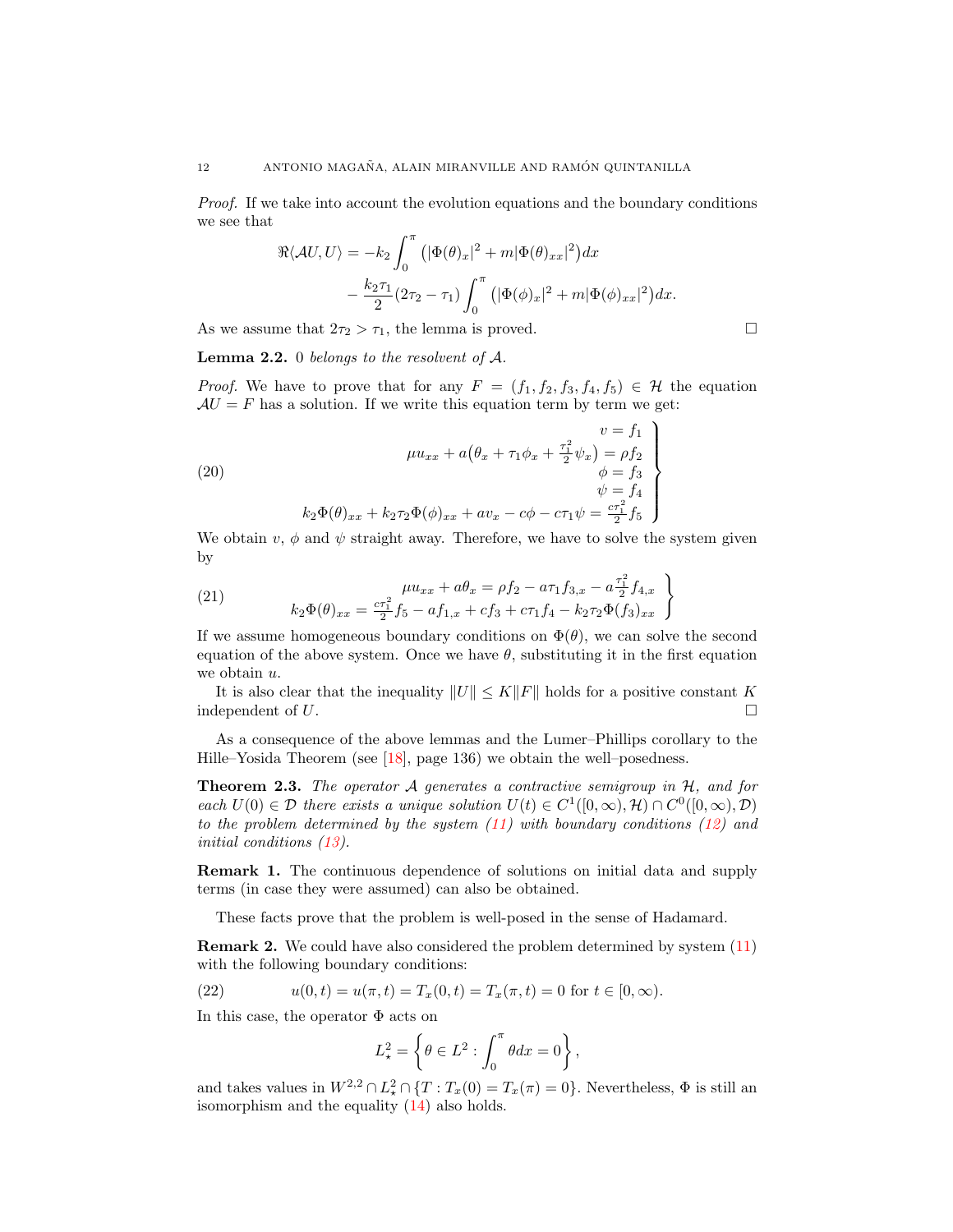2.2. On the stability. We will prove that a uniform rate of decay of exponential type cannot be obtained for the solutions of system [\(11\)](#page-2-0) with the initial conditions [\(13\)](#page-3-1) and the boundary conditions [\(22\)](#page-5-0).

**Theorem 2.4.** Let  $(u, T)$  be a solution of the problem determined by [\(11\)](#page-2-0), [\(13\)](#page-3-1) and  $(22)$ . Then  $(u, T)$  decays in a slow way.

*Proof.* We will prove that there exists a solution of system  $(11)$  of the form

$$
u = K_1 e^{\omega t} \sin(nx), \quad T = K_2 e^{\omega t} \cos(nx),
$$

such that  $\Re(\omega) > -\epsilon$  for all positive  $\epsilon$ . Hence, a solution  $\omega$  as close as desired to the imaginary axis can be found. Imposing that  $u$  and  $T$  are as above and replacing them in [\(11\)](#page-2-0) the following homogeneous system in the unknowns  $K_1$  and  $K_2$  is obtained:

$$
\left(\begin{array}{cc} A_1 & A_2 \\ A_3 & A_4 \end{array}\right) \left(\begin{array}{c} K_1 \\ K_2 \end{array}\right) = \left(\begin{array}{c} 0 \\ 0 \end{array}\right)
$$

where

$$
A_1 = an (mn^2 + 1)
$$
  
\n
$$
A_2 = \mu n^2 + \omega^2 \rho
$$
  
\n
$$
A_3 = c\omega (mn^2 + 1) (\tau_1^2 \omega^2 + 2\tau_1 \omega + 2) + 2k_2 n^2 (\tau_2 \omega + 1)
$$
  
\n
$$
A_4 = -an\omega (\tau_1^2 \omega^2 + 2\tau_1 \omega + 2)
$$

This system will have nontrivial solutions if and only if the determinant of the coefficients matrix is equal to zero. We denote by  $p(x)$  the determinant once  $\omega$  is replaced by x. Straightforward calculations (made using Mathematica) show that  $p(x)$  is a fifth degree polynomial:

$$
p(x) = a_0 x^5 + a_1 x^4 + a_2 x^3 + a_3 x^2 + a_4 x + a_5,
$$

where

$$
a_0 = cr_1^2 \rho (mn^2 + 1)
$$
  
\n
$$
a_1 = 2cr_1 \rho (mn^2 + 1)
$$
  
\n
$$
a_2 = n^2 r_1^2 (mn^2 + 1) (a^2 + c\mu) + 2\varrho (cmn^2 + c + k_2 n^2 \tau_2)
$$
  
\n
$$
a_3 = 2n^2 (\tau_1 (mn^2 + 1) (a^2 + c\mu) + k_2 \varrho)
$$
  
\n
$$
a_4 = 2n^2 ((mn^2 + 1) (a^2 + c\mu) + k_2 \mu n^2 \tau_2)
$$
  
\n
$$
a_5 = 2k_2 \mu n^4
$$

To prove that  $p(x)$  has roots as close as we want to the complex axis, we will show that for any  $\epsilon > 0$  there are roots of  $p(x)$  located on the right-hand side of the vertical line  $\Re(z) = -\epsilon$ . This fact will be shown if the polynomial  $p(x - \epsilon)$  has a root with positive real part. To prove that, we use the Routh–Hurwitz theorem. It assesses that, if  $b_0 > 0$ , then all the roots of polynomial

$$
b_0x^5 + b_1x^4 + b_2x^3 + b_3x^2 + b_4x + b_5
$$

have negative real part if, and only if, all the leading minors of the matrix

$$
\left(\begin{array}{cccc}b_1&b_0&0&0&0\\b_3&b_2&b_1&b_0&0\\b_5&b_4&b_3&b_2&b_1\\0&0&b_5&b_4&b_3\\0&0&0&0&b_5\end{array}\right)
$$

are positive. We denote by  $L_i$ , for  $i = 1, 2, 3, 4, 5$ , the leading minors of this matrix.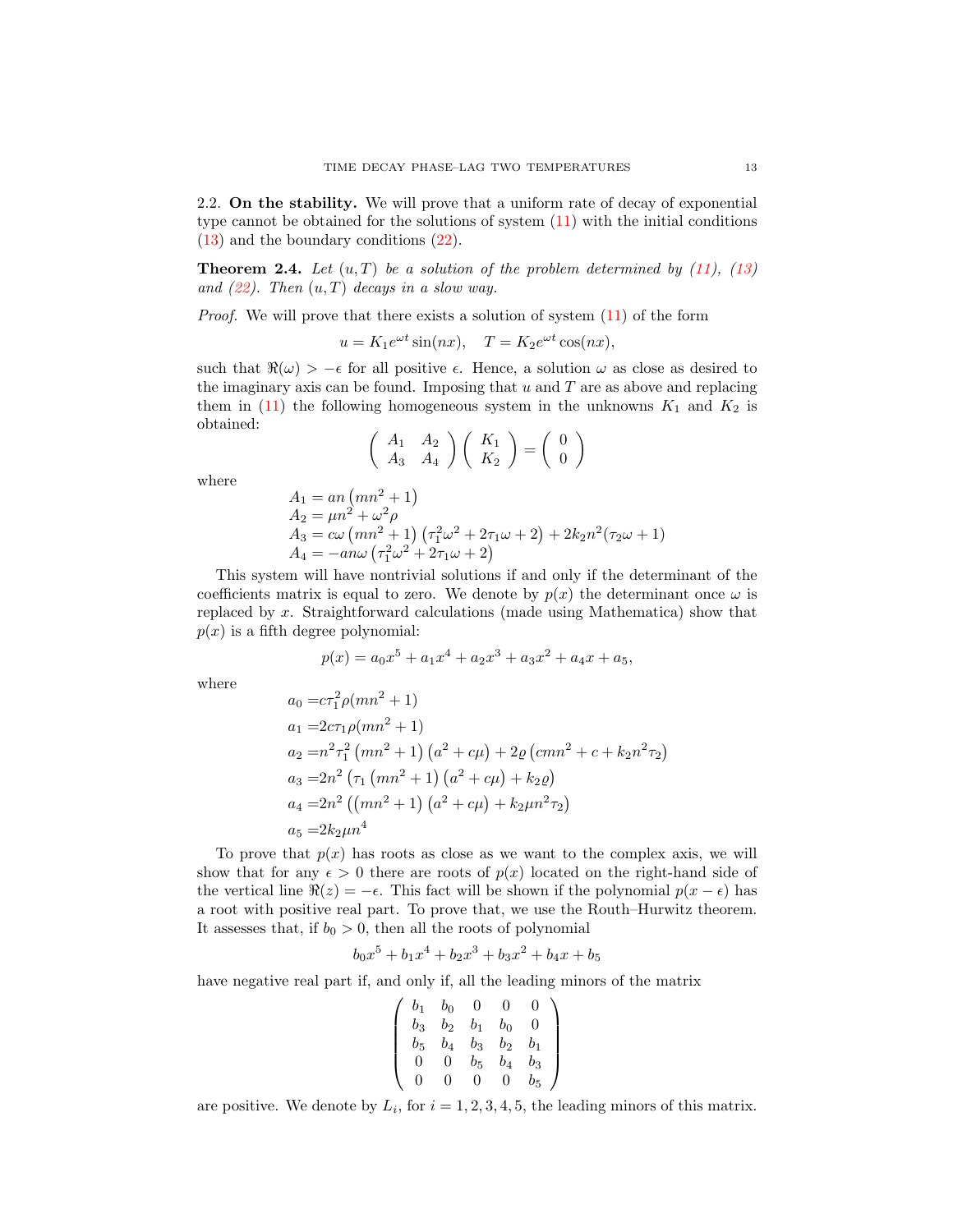Direct computations show that the second leading minor,  $L_2$ , is a sixth degree polynomial on n:

$$
L_2 = -2cm^2 \tau_1^4 \epsilon \rho (a^2 + c\mu) n^6 + R(n),
$$

where  $R(n)$  is a polynomial on n of degree 4. Thus, for n large enough,  $L_2$  is negative and  $p(x-\epsilon)$  has a root with positive real part. (We have used Mathematica to compute  $L_2$ .)

This argument shows that the solutions of system [\(11\)](#page-2-0) decay in a slowly way, or, in other words, that a uniform rate of decay of exponential type for all the solutions can not be obtained.

We want to point out that this result differs considerably from the one known for the usual dual-phase-lag thermoelasticity: if only one temperature is considered, the solutions decay in an exponential way [\[26\]](#page-12-3). Let us also highlight the following fact. If in the second equation of system [\(11\)](#page-2-0) variable T is replaced by  $\theta$ , then the resulting equation would be hyperbolic and, therefore, in some sense we can say that the second equation of system [\(11\)](#page-2-0) is a combination of an hyperbolic equation with the two temperatures theory. We have seen that this combination, when it is coupled in the usual way with the elasticity, drives the solutions of the system to the slow decay. This result was already observed in [\[15\]](#page-12-16) for another combination of an hyperbolic equation with the two temperatures theory.

### 3. Second case: Three-dual-phase-lag

We consider now another system. We assume that  $k_1 > 0$  and  $k_2 > 0$ . We take a first-order Taylor approximation for  $q_i$ , for  $\beta$  and for T. Therefore, we assume that

(23) 
$$
q(x, t + \tau_1) \approx q(x) + \tau_1 \dot{q}(x),
$$

$$
\beta(x, t + \tau_3) \approx \beta(x) + \tau_3 \dot{\beta}(x),
$$

$$
T(x, t + \tau_2) \approx T(x) + \tau_2 \dot{T}(x).
$$

Substituting these expressions into the constitutive equations, we obtain the following system:

<span id="page-7-0"></span>(24) 
$$
\begin{cases} \n\rho \ddot{u} = \mu u_{xx} + a \theta_x \\ \nc \left( \ddot{\theta} + \tau_1 \dddot{\theta} \right) = k_1 T_{xx} + \tau_4 \dot{T}_{xx} + k_2 \tau_2 \ddot{T}_{xx} + a \left( \ddot{u}_x + \tau_1 \dddot{u}_x \right) \\ \theta = T - m T_{xx}, \n\end{cases}
$$

where  $\tau_4 = \tau_3 k_1 + k_2$ .

As in the previous case,  $\rho$ ,  $\mu$  and  $m$  are positive. The delay parameters are also positive and  $\tau_4 - k_1 \tau_1 > 0$ . This last assumption comes again from the exponential stability of the heat equation (see  $[17]$ ). The sign of a is not relevant, but it must be different from zero. The parameters  $k_1$  and  $k_2$  are also assumed positive.

We assume the same boundary and initial conditions as in the previous section. As before, we introduce suitable notation. In this case we write  $\hat{f} = f + \tau_1 \hat{f}$ . Moreover, we use  $w = \dot{v}$ . Therefore, we consider the system given by

(25) 
$$
\begin{cases} \n\dot{\hat{v}} = \hat{w} \\
\n\dot{\hat{w}} = \frac{1}{\rho} (\mu \hat{v}_{xx} + a(\phi_x + \tau_1 \psi_x)) \\
\n\dot{\theta} = \phi \\
\n\dot{\phi} = \psi \\
\n\dot{\psi} = \frac{1}{c\tau_1} (k_1 \Phi(\theta)_{xx} + \tau_4 \Phi(\phi)_{xx} + k_2 \tau_2 \Phi(\psi)_{xx})) + \frac{a}{c\tau_1} \hat{w}_x - \frac{1}{c} \psi\n\end{cases}
$$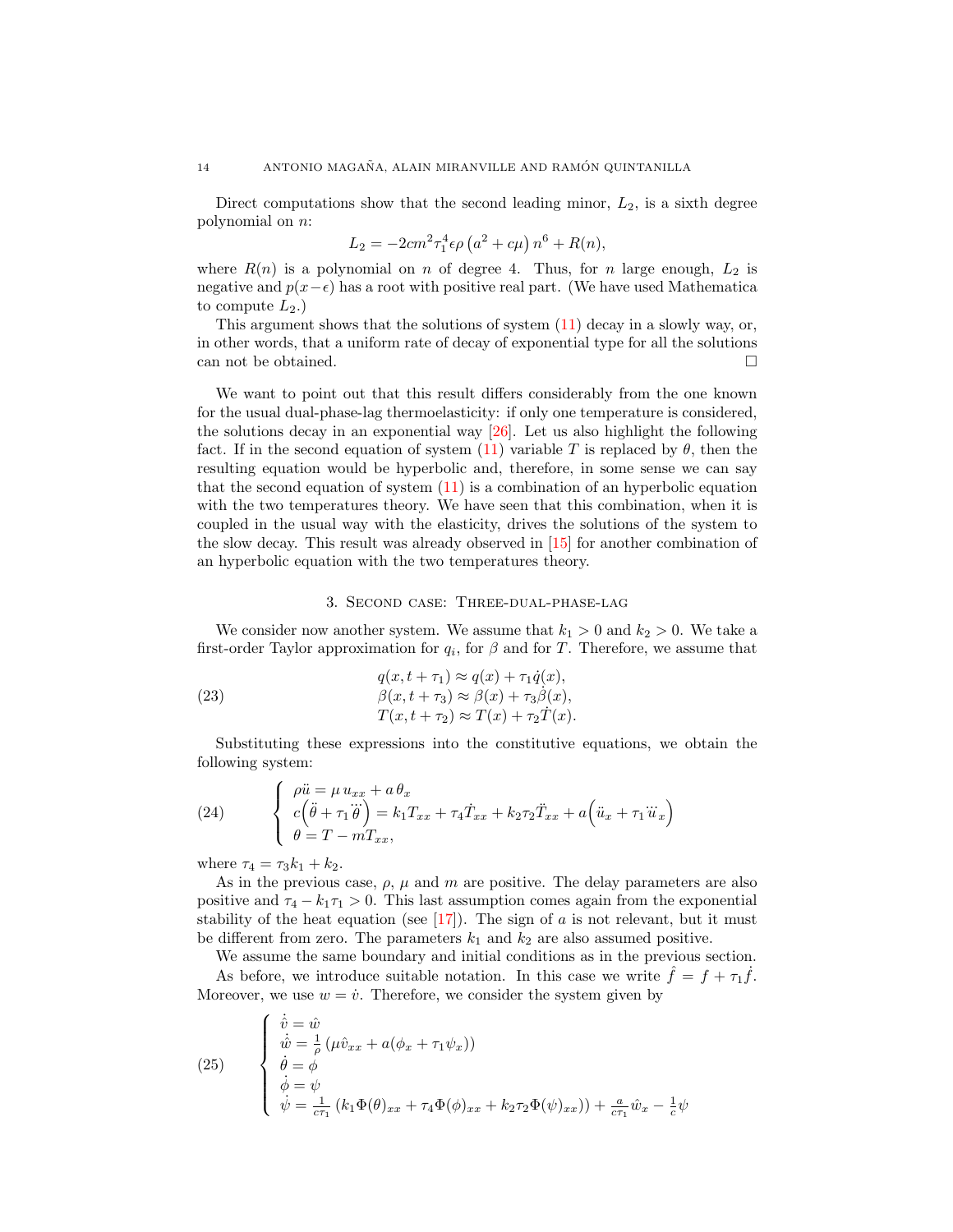If this system is solved, then we can also find  $v$  by solving an ordinary differential equation.

To ease the notation we remove the hat from the variables and we concentrate in the following system of equations:

(26) 
$$
\begin{cases}\n\dot{v} = w \\
\dot{w} = \frac{1}{\rho} (\mu v_{xx} + a(\phi_x + \tau_1 \psi_x)) \\
\dot{\theta} = \phi \\
\dot{\phi} = \psi \\
\dot{\psi} = \frac{1}{c\tau_1} (k_1 \Phi(\theta)_{xx} + \tau_4 \Phi(\phi)_{xx} + k_2 \tau_2 \Phi(\psi)_{xx})) + \frac{a}{c\tau_1} w_x - \frac{1}{c} \psi\n\end{cases}
$$

3.1. On the well-posedness. To prove the existence and uniqueness of solutions we consider the Hilbert space

$$
\mathcal{H} = \{ U = (v, w, \theta, \phi, \psi) : v \in W_0^{1,2}, w, \theta, \phi, \psi \in L^2 \}
$$

with the inner product defined by

(27)  
\n
$$
\langle U, U^* \rangle = \frac{1}{2} \int_0^{\pi} \left( \rho w \overline{w^*} + \mu v_x \overline{v_x^*} + c(\phi + \tau_1 \psi) (\overline{\phi^* + \tau_1 \psi^*}) + k_1 \left( \Phi(\theta)_x + \tau_1 \Phi(\phi)_x \right) \left( \overline{\Phi(\theta^*)_x + \tau_1 \Phi(\phi^*)_x} \right) + mk_1 \left( \Phi(\theta)_{xx} + \tau_1 \Phi(\phi)_{xx} \right) \left( \overline{\Phi(\theta^*)_{xx} + \tau_1 \Phi(\phi^*)_{xx}} \right) + (\tau_1 (\tau_4 - k_1 \tau_1) + k_2 \tau_2) \left( \Phi(\phi)_x \overline{\Phi(\phi^*)_x} + m \Phi(\phi)_{xx} \overline{\Phi(\phi^*)_{xx}} \right) dx.
$$

Again, this inner product defines a norm which is equivalent to the usual norm in H.

We abuse the notation a little bit and denote the following matrix operator again by  $A$ :

<span id="page-8-0"></span>(28) 
$$
\mathcal{A} = \begin{pmatrix} 0 & I & 0 & 0 & 0 \\ \frac{\mu}{\rho} D^2 & 0 & 0 & \frac{a}{\rho} D & \frac{a \tau_1}{\rho} D \\ 0 & 0 & 0 & I & 0 \\ 0 & 0 & 0 & 0 & I \\ 0 & \frac{a}{c \tau_1} D & \frac{k_1}{c \tau_1} D^2 \Phi & \frac{\tau_4}{c \tau_1} D^2 \Phi & \frac{k_2 \tau_2}{c \tau_1} D^2 \Phi - \frac{1}{c} I \end{pmatrix}.
$$

Therefore, our problem can be written as

(29) 
$$
\frac{dU}{dt} = \mathcal{A}U, \ \ U(0) = (v_0, w_0, \theta_0, \phi_0, \psi_0).
$$

Notice that the domain of A is the set  $\mathcal{D} = \{U \in \mathcal{H} \text{ such that } \mathcal{A}U \in \mathcal{H}\}\$ , which is a dense subspace of  $H$ .

<span id="page-8-1"></span>**Lemma 3.1.** The operator  $A$  is dissipative. That is:

 $\Re\langle \mathcal{A}U, U\rangle \leq 0$ 

for every  $U \in D$ .

Proof. In view of the evolution equations and the boundary conditions we see that

$$
\Re\langle \mathcal{A}U, U \rangle = -(\tau_4 - k_1 \tau_1) \int_0^{\pi} \left( |\Phi(\phi)_x|^2 + m |\Phi(\phi)_{xx}|^2 \right) dx
$$

$$
-k_2 \tau_1 \tau_2 \int_0^{\pi} \left( |\Phi(\psi)_x|^2 + m |\Phi(\psi)_{xx}|^2 \right) dx.
$$

As we assume that  $\tau_4 > k_1 \tau_1$ ,  $k_2$ ,  $\tau_1$  and  $\tau_2$  positive, the lemma is proved.  $\Box$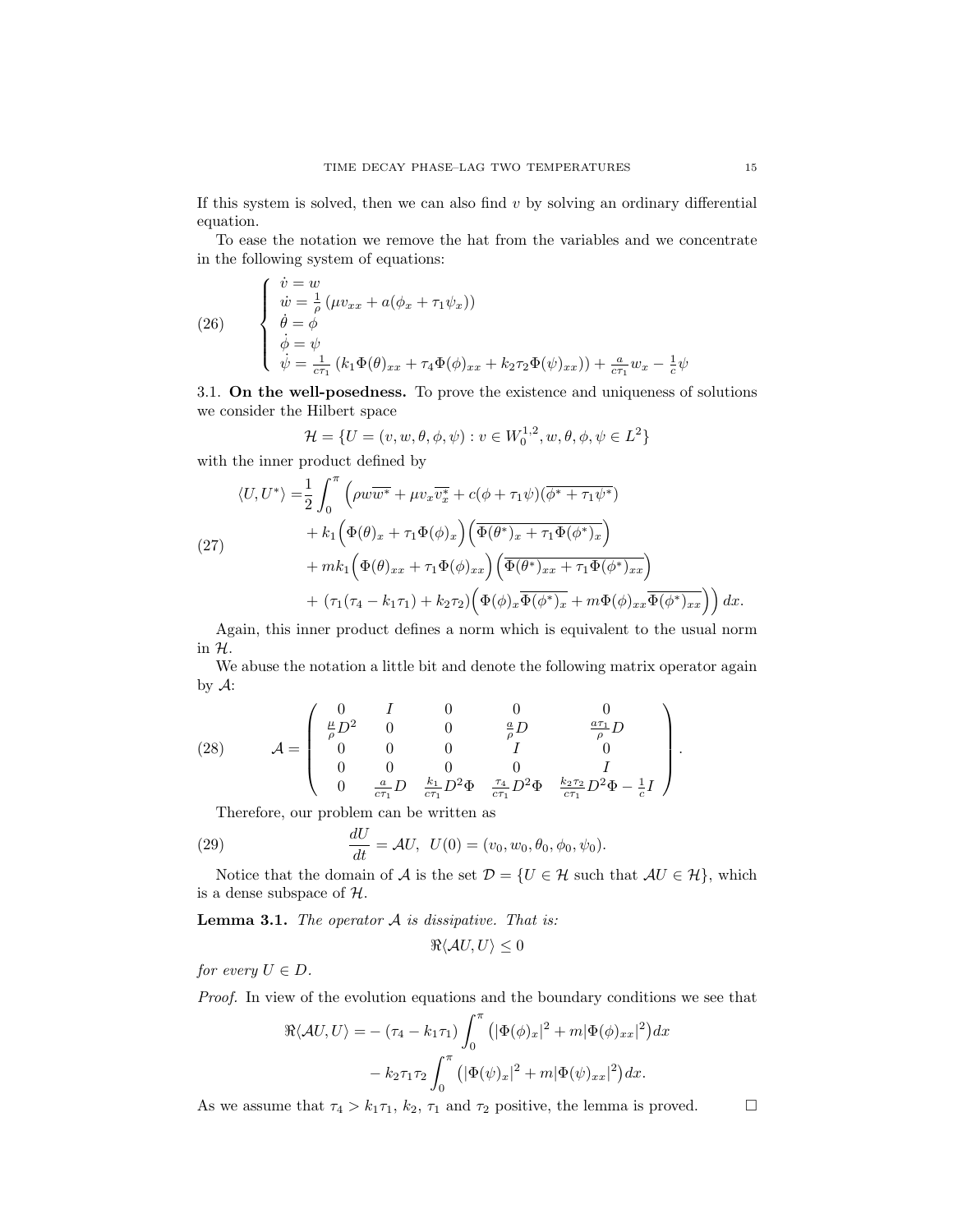# **Lemma 3.2.** 0 belongs to the resolvent of  $A$ .

*Proof.* We have to prove that for any  $F = (f_1, f_2, f_3, f_4, f_5) \in \mathcal{H}$  the equation  $AU = F$  has a solution. If we write this equation term by term we get:

(30)  
\n
$$
\begin{aligned}\n & w = f_1 \\
 & \phi_x + a(\phi_x + \tau_1 \psi_x) = \rho f_2 \\
 & \phi = f_3 \\
 & \psi = f_4 \\
 & \psi = f_4\n \end{aligned}
$$
\n
$$
k_1 \Phi(\theta)_{xx} + \tau_4 \Phi(\phi)_{xx} + k_2 \tau_2 \Phi(\psi)_{xx} + aw_x - \tau_1 \psi = c\tau_1 f_5
$$

As in the previous section, we obtain  $w, \phi$  and  $\psi$  straight away. Therefore, we have to solve the system given by

(31) 
$$
\mu v_{xx} = \rho f_2 - a(f_{3,x} + \tau_1 f_{4,x})
$$

$$
k_1 \Phi(\theta)_{xx} = c\tau_1 f_5 - a f_{1,x} + \tau_1 f_4 - \tau_4 \Phi(f_3)_{xx} - k_2 \tau_2 \Phi(f_4)_{xx}
$$

If we assume homogeneous Dirichlet boundary conditions, we can solve this system as in the previous case. Hence, we can get  $\theta$  by means of the isomorfism. Again, an inequality of the type  $||U|| \leq K||F||$  can be obtained.

As a consequence of the above lemmas and the Lumer–Phillips corollary to the Hille–Yosida Theorem we obtain the well–posedness in the sense of Hadamard.

**Theorem 3.3.** The operator A generates a contractive semigroup,  $S(t) = \{e^{tA}\},\$ in H, and for each  $U(0) \in \mathcal{D}$  there exists a unique solution  $U(t) \in C^1([0,\infty),\mathcal{H}) \cap$  $C^0([0,\infty),\mathcal{D})$  to the problem determined by the system  $(24)$  with boundary conditions [\(12\)](#page-3-0) and initial conditions [\(13\)](#page-3-1).

3.2. On the stability. We have now the basic tools to prove the main result of this section. Before doing this, we recall the caractherization stated in the book of Liu and Zheng that ensures the exponential decay (see [\[13\]](#page-12-19), [\[16\]](#page-12-20) or [\[22\]](#page-12-21)).

**Theorem 3.4.** Let  $S(t) = \{e^{\mathcal{A}t}\}_{t\geq0}$  be a  $C_0$ -semigroup of contractions on a Hilbert space. Then  $S(t)$  is exponentially stable if and only if the following two conditions are satisfied:

- (i) i $\mathbb{R} \subset \rho(\mathcal{A})$ , (here  $\rho(\mathcal{A})$  means the resolvent of  $\mathcal{A}$ ).
- $(iii) \overline{\lim}_{\vert \lambda \vert \to \infty} \Vert (i\lambda \mathcal{I} \mathcal{A})^{-1} \Vert_{\mathcal{L}(\mathcal{H})} < \infty.$

**Theorem 3.5.** The operator A defined at  $(28)$  generates a semigroup which is exponentially stable.

*Proof.* Following the arguments given by Liu and Zheng  $([16]$  $([16]$ , page 25), the proof consists of the following steps:

(i) Since 0 is in the resolvent of  $A$ , using the contraction mapping theorem, we have that for any real  $\lambda$  such that  $|\lambda| < |\mathcal{A}^{-1}|^{-1}$ , the operator  $i\lambda\mathcal{I}-\mathcal{A}$  $\mathcal{A}(i\lambda \mathcal{A}^{-1} - \mathcal{I})$  is invertible. Moreover,  $||(i\lambda \mathcal{I} - \mathcal{A})^{-1}||$  is a continuous function of  $\lambda$ in the interval  $(-||A^{-1}||^{-1}, ||A^{-1}||^{-1}).$ 

(ii) If  $\sup\{\|(i\lambda\mathcal{I}-\mathcal{A})^{-1}\|,|\lambda|<\|\mathcal{A}^{-1}\|^{-1}\}=M<\infty$ , then by the contraction theorem, the operator

$$
i\lambda \mathcal{I} - \mathcal{A} = (i\lambda_0 \mathcal{I} - \mathcal{A}) \Big( \mathcal{I} + i(\lambda - \lambda_0)(i\lambda_0 \mathcal{I} - \mathcal{A})^{-1} \Big),
$$

is invertible for  $|\lambda - \lambda_0| < M^{-1}$ . It turns out that, by choosing  $\lambda_0$  as close to  $||A^{-1}||^{-1}$  as we can, the set  $\{\lambda, |\lambda| < ||A^{-1}||^{-1}+M^{-1}\}\$ is contained in the resolvent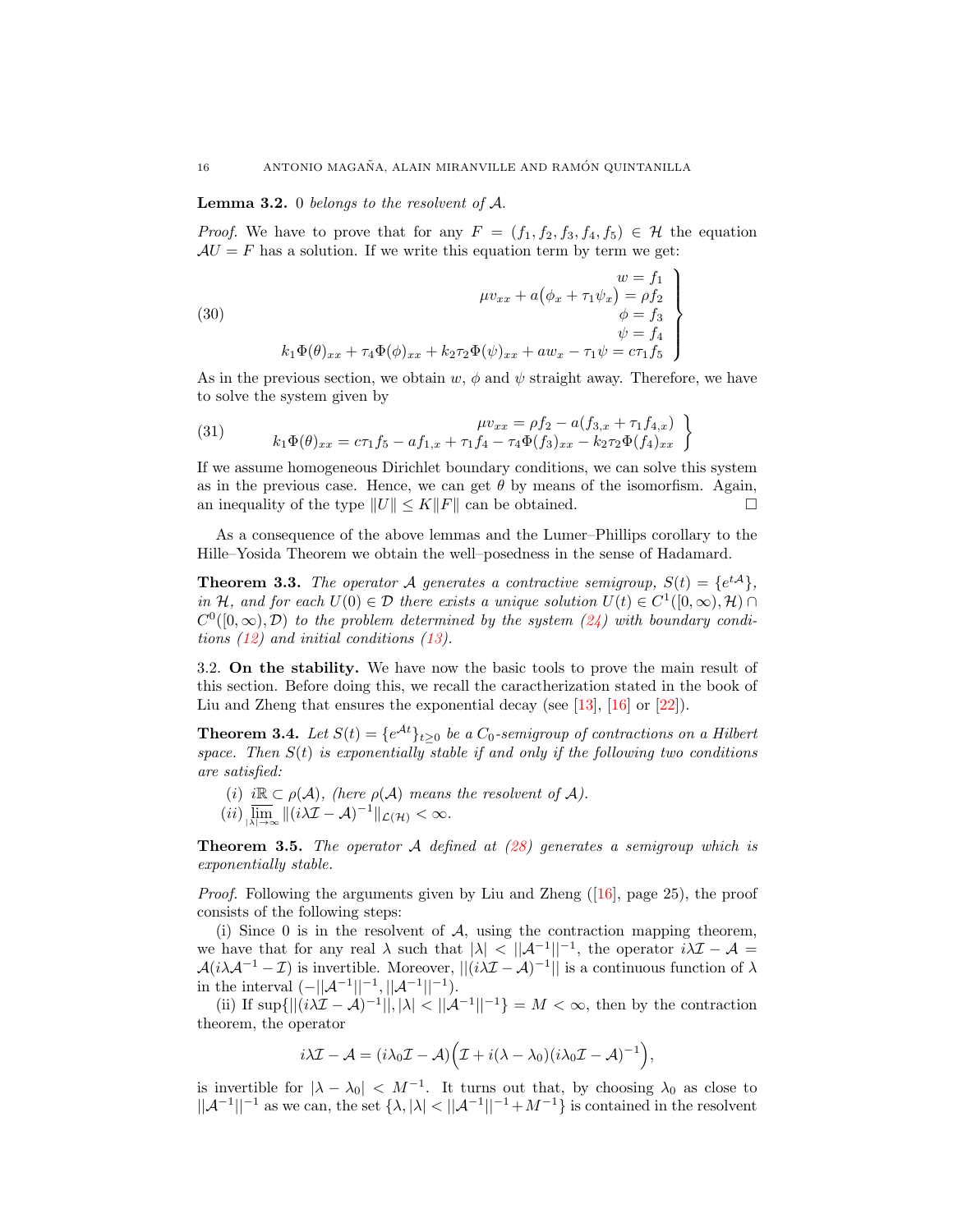of A and  $||(i\lambda \mathcal{I} - A)^{-1}||$  is a continuous function of  $\lambda$  in the interval  $(-||A^{-1}||^{-1} M^{-1}, ||\mathcal{A}^{-1}||^{-1} + M^{-1}).$ 

(iii) Let us assume that the intersection of the imaginary axis and the spectrum is not empty. Then there exists a real number  $\varpi$  with  $||A^{-1}||^{-1} \leq |\varpi| < \infty$  such that the set  $\{i\lambda, |\lambda| < |\varpi|\}$  is in the resolvent of A and sup $\{||(i\lambda\mathcal{I}-\mathcal{A})^{-1}||, |\lambda| < |\varpi|\}$  $\infty$ . Therefore, there exist a sequence of real numbers  $\lambda_n$  with  $\lambda_n \to \infty$ ,  $|\lambda_n| < |\varpi|$ and a sequence of vectors  $\mathcal{U}_n = (v_n, w_n, \theta_n, \phi_n, \psi_n)$  in the domain of the operator A and with unit norm such that

(32) 
$$
\| (i\lambda_n \mathcal{I} - \mathcal{A}) \mathcal{U}_n \| \to 0.
$$

<span id="page-10-1"></span><span id="page-10-0"></span>If we write  $(32)$  in components, we obtain the following conditions:

(33) 
$$
i\lambda_n v_n - w_n \to 0, \text{ in } W^{1,2}
$$

(34) 
$$
i\lambda_n w_n - \frac{1}{\rho} \left( \mu D^2 v_n + a (D\phi_n + \tau_1 D\psi_n) \right) \to 0, \text{ in } L^2
$$

(35) 
$$
i\lambda_n \theta_n - \phi_n \to 0, \text{ in } L^2
$$

(36) 
$$
i\lambda_n \phi_n - \psi_n \to 0, \text{ in } L^2
$$

(37) 
$$
i\lambda_n \psi_n - \frac{1}{c\tau_1} \Big( k_1 D^2 \Phi(\theta_n) + \tau_4 D^2 \Phi(\phi_n) + k_2 \tau_2 D^2 \Phi(\psi_n) + aDw_n \Big) + \frac{1}{c} \psi_n \to 0, \text{ in } L^2
$$

In view of the dissipative term of the operator (see the proof of Lemma [3.1\)](#page-8-1), we see that

$$
D\Phi(\phi_n), D^2\Phi(\phi_n), D\Phi(\psi_n), D^2\Phi(\psi_n) \to 0 \text{ in } L^2.
$$

Therefore, from [\(14\)](#page-3-2) we conclude that  $\phi_n \to 0$  in  $W^{2,2}$  and, consequently,  $\theta_n$ ,  $\psi_n \to 0$ in  $L^2$ . Now, from  $(37)$  we obtain

$$
i\lambda_n \psi_n - \frac{a}{c\tau_1} Dw_n \to 0, \text{ in } L^2,
$$

which, after simplifying, implies that

$$
i\psi_n - \frac{a}{c\tau_1}Dv_n \to 0, \text{ in } L^2.
$$

Then, as a is different from 0,  $Dv_n \to 0$  in  $L^2$ . Finally, from [\(33\)](#page-10-1) and [\(34\)](#page-10-1) we conclude that  $w_n \to 0$  in  $W^{1,2}$ . These behaviors contradict the hypothesis that  $U_n$ has unit norm.

We can prove the second condition of the Theorem 3.4 following a similar argument.

Remark 3. The analysis proposed in this section can be easily adapted to the boundary conditions

$$
u(0,t) = u(\pi, t) = T_x(0,t) = T_x(\pi, t) = 0.
$$

That means that we can obtain the existence, the uniqueness and the exponential decay of the solutions for the problem determined by system [\(24\)](#page-7-0) with the initial conditions given by [\(13\)](#page-3-1) and the above boundary conditions.

We also point out that this behavior differs from the one obtained in the previous section. This is because now the heat conduction is described by the combination of a parabolic equation with the two temperatures theory.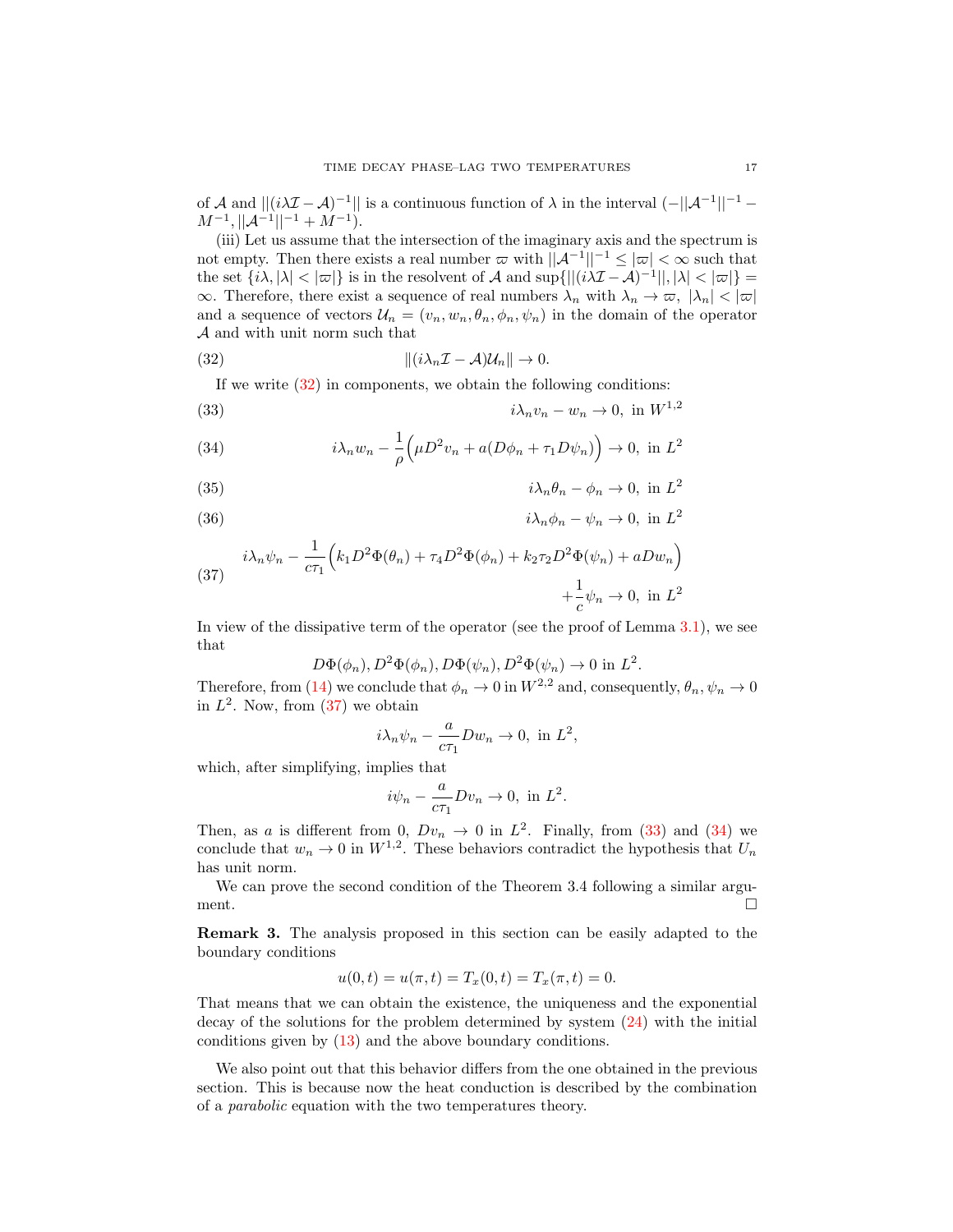# 4. Conclusions

In this paper we have analised two systems of equations for the phase-lag thermoelasticicty with two temperatures, theory which is currently being studied from different points of view. We have focused on the decay of solutions. To be precise, we have analysed the following situations:

- Dual-phase-lag. We have introduced a second order Taylor approximation for the heat flux and a first-order approximation for the inductive temperature and we have obtained system [\(11\)](#page-2-0). The second equation of this system can be seen as a combination of a hyperbolic equation with the two temperatures theory. We have proved that the solutions of this thermoelastic system of equations decay in a slow way.
- Three-dual-phase-lag. In this case we have considered first order Taylor approximations for the heat flux, for the inductive temperature and for the inductive thermal displacement, and we have obtained system [\(24\)](#page-7-0). In this case, the second equation can be seen as the combination of a parabolic equation with the two temperatures theory. We have proved that the solutions of this thermoelastic system of equations decay exponentially.

These results seem to suggest a different behavior for the decay of the solutions depending on the type of equation (hyperbolic or parabolic) that is combined with the two temperatures theory.

### **ACKNOWLEDGMENTS**

We would like to thank an anonymous referee for his useful comments.

## **REFERENCES**

- <span id="page-11-4"></span>[1] I. A. Abdallah, Dual phase lag heat conduction and thermoelastic properties of a semi-infinite medium induced by ultrashort pulsed laser, Progress in Physics, 3 (2009), 60–63.
- <span id="page-11-10"></span>[2] S. Banik and M. Kanoria, [Effects of three-phase-lag on two temperatures generalized thermoe](http://dx.doi.org/10.1007/s10483-012-1565-8)[lasticity for an infinite medium with a spherical cavity,](http://dx.doi.org/10.1007/s10483-012-1565-8) Applied Mathematics and Mechanics, 33 (2012), 483–498.
- <span id="page-11-5"></span>[3] K. Borgmeyer, R. Quintanilla and R. Racke, [Phase-lag heat conduction: Decay rates for limit](http://dx.doi.org/10.1007/s00028-014-0242-6) [problems and well-posedness,](http://dx.doi.org/10.1007/s00028-014-0242-6) J. Evolution Equations, 14 (2014), 863–884.
- <span id="page-11-7"></span>[4] P. J. Chen and M. E. Gurtin, On a theory of heat involving two temperatures, J. Applied Mathematics and Physics  $(ZAMP)$ , 19 (1968), 614-627.
- <span id="page-11-8"></span>[5] P. J. Chen, M. E. Gurtin and W. O. Williams, [A note on non-simple heat conduction,](http://dx.doi.org/10.1007/BF01602278) J. Applied Mathematics and Physics (ZAMP), 19 (1968), 969–970.
- <span id="page-11-9"></span>[6] P. J. Chen, M. E. Gurtin and W. O. Williams, On the thermodynamics of non-simple materials with two temperatures, J. Applied Mathematics and Physics  $(ZAMP)$ , 20 (1969), 107-112.
- <span id="page-11-0"></span>[7] S. K. R. Choudhuri, [On a thermoelastic three-phase-lag model,](http://dx.doi.org/10.1080/01495730601130919) J. Thermal Stresses, 30 (2007), 231–238.
- <span id="page-11-3"></span>[8] M. Dreher, R. Quintanilla and R. Racke, [Ill-posed problems in thermomechanics,](http://dx.doi.org/10.1016/j.aml.2009.03.010) Applied Mathematics Letters, **22** (2009), 1374-1379.
- <span id="page-11-11"></span>[9] M. A. Ezzat, A. S. El-Karamany and S. M. Ezzat, [Two-temperature theory in magneto](http://dx.doi.org/10.1016/j.nucengdes.2012.06.012)[thermoelasticity with fractional order dual-phase-lag heat transfer,](http://dx.doi.org/10.1016/j.nucengdes.2012.06.012) Nuclear Engineering and Design, 252 (2012), 267–277.
- <span id="page-11-1"></span>[10] A. E. Green and P. M. Naghdi, [On undamped heat waves in an elastic solid,](http://dx.doi.org/10.1080/01495739208946136) J. Thermal Stresses, 15 (1992), 253–264.
- <span id="page-11-2"></span>[11] A. E. Green and P. M. Naghdi, [Thermoelasticity without energy dissipation,](http://dx.doi.org/10.1007/BF00044969) J. Elasticity, 31 (1993), 189–208.
- <span id="page-11-6"></span>[12] M. A. Hader, M. A. Al-Nimr and B. A. Abu Nabah, The Dual-Phase-Lag heat conduction model in thin slabs under a fluctuating volumetric thermal disturbance, Int. J. Thermophysics, 23 (2002), 1669–1680.